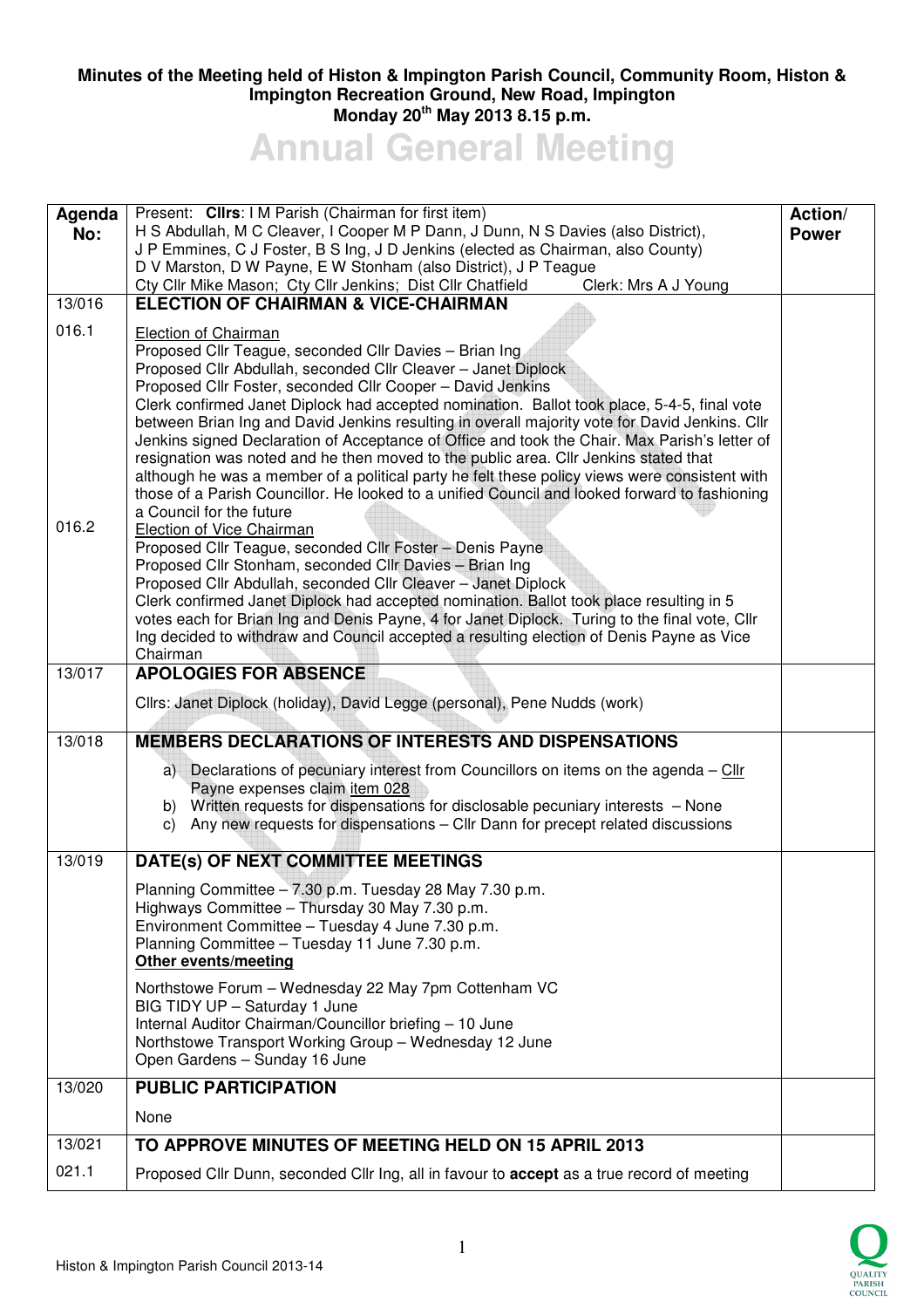| 12/022               | <b>MATTERS ARISING FROM PREVIOUS MEETINGS</b>                                                                                                                                                                                                                                                                                                                                                                                                                                                                                                                                                                                                                                                                                                                                                          | Action/                                   |
|----------------------|--------------------------------------------------------------------------------------------------------------------------------------------------------------------------------------------------------------------------------------------------------------------------------------------------------------------------------------------------------------------------------------------------------------------------------------------------------------------------------------------------------------------------------------------------------------------------------------------------------------------------------------------------------------------------------------------------------------------------------------------------------------------------------------------------------|-------------------------------------------|
| 22.1<br>22.2<br>22.3 | Item 006.1 Police any reports copied to all<br>Item 006.4 Darwin 2 meetings 3 <sup>rd</sup> meeting attended 7 May, confidential notes to be provided<br>Item 008.3 HIAFOP Meeting Cllr Ing reported on the focus on celebration of what actions                                                                                                                                                                                                                                                                                                                                                                                                                                                                                                                                                       | <b>Power</b>                              |
| 22.4                 | have been achieved; and asked Council to note with pride<br>Item 009.4 20 mph Seminar Cllr Jenkins reported on proposals to introduce in Northern<br>area, including Kings Meadow but not Orchard Park                                                                                                                                                                                                                                                                                                                                                                                                                                                                                                                                                                                                 |                                           |
| 22.5<br>22.6         | Item 011.3 Enforcement Task & Finish 23 May - Cllrs Cleaver and Dann to attend<br>Item 011.4 Feast Market Stall Sub group membership to date - Cllr Ing and David Jenkins.<br>Any other Cllr willing to meet and organise stall to contact Clerk                                                                                                                                                                                                                                                                                                                                                                                                                                                                                                                                                       |                                           |
| 22.7                 | Item 012.2 Review of Committee Structure and Frequency meeting to be arranged                                                                                                                                                                                                                                                                                                                                                                                                                                                                                                                                                                                                                                                                                                                          |                                           |
| 13/023               | <b>CO-OPTION TO PARISH COUNCIL</b>                                                                                                                                                                                                                                                                                                                                                                                                                                                                                                                                                                                                                                                                                                                                                                     |                                           |
| 023.1                | 1 vacancy available to be filled by co-option. No nominees to date. Further casual vacancy<br>caused by resignation of Max Parish would be advertised as required                                                                                                                                                                                                                                                                                                                                                                                                                                                                                                                                                                                                                                      |                                           |
| 13/024               | TO RECEIVE NOMINATIONS TO COMMITTESS                                                                                                                                                                                                                                                                                                                                                                                                                                                                                                                                                                                                                                                                                                                                                                   |                                           |
| 024.1                | <b>Planning Committee</b> (incorporating Station Design) $(9 + 2 \text{ ex of } 100)$<br>Cllrs: Marian Cleaver, Marcus Dann, Janet Diplock, John Dunn, Brian Ing, David Legge,<br>Josephine Teague (David Jenkins and Denis Payne ex officio) - 2 vacancies<br>Recreation Ground Committee (7+2 ex officio)<br>Cllrs: Marian Cleaver, Ian Cooper, Neil Davies, John Emmines, Brian Ing, Pene Nudds, Edd<br>Stonham (David Jenkins and Denis Payne ex officio)<br><b>Environment Committee</b> (incorporating Public Art, Land rear of Manor Park) $(7 + 2 ex)$                                                                                                                                                                                                                                         |                                           |
|                      | officio)<br>Cllrs: Hooda Abdullah, Ian Cooper, Janet Diplock, John Dunn, John Emmines, Derek<br>Marston, Pene Nudds (David Jenkins and Denis Payne ex officio)<br>Highways Committee (incorporating A14 Improvements) (7+2 ex officio)<br>Cllrs: Hooda Abdullah, Marcus Dann, Janet Diplock, Cedric Foster, David Legge, Derek<br>Marston, Pene Nudds (David Jenkins and Denis Payne ex officio)<br><b>Finance, Legal and Administration</b> $(5 + 2 \text{ ex of.})$<br>Cllrs: Neil Davies, Cedric Foster, Brian Ing, David Legge (David Jenkins and Denis Payne ex                                                                                                                                                                                                                                   |                                           |
|                      | $officio$ – 1 vacancy<br><b>Community Facilities Committee</b> $(4 + 2 \text{ ex of.})$<br>Cllrs: Hooda Abdullah, Neil Davies Brian Ing, Edd Stonham (David Jenkins and Denis Payne<br>ex officio)<br>Youth Committee (4 + 2 ex officio)<br>Cllrs: Hooda Abdullah, Neil Davies, Edd Stonham (David Jenkins and Denis Payne ex<br>officio) - 1 vacancy<br><b>Employment Committee</b> $(3 + 2 \text{ ex of } 100)$<br>Cllrs: Marian Cleaver, Neil Davies, Edd Stonham (David Jenkins and Denis Payne ex officio)<br>Proposed Cllr Teague, seconded Cllr Emmines, all in favour to accept elections to<br>Committees. Committees to confirm or re-elect to Working Parties:<br>Planning Committee - Station Design<br>Highways Committee - A14<br>Environment Committee - Public Art, rear of Manor Park |                                           |
| 024.2                | New Committees Kings Meadow Committee. Agreed a Committee required. Cllrs Jenkins<br>and Payne to present report to future agenda covering scope, membership                                                                                                                                                                                                                                                                                                                                                                                                                                                                                                                                                                                                                                           | <b>JDJ/DWP</b><br><b>Future</b><br>agenda |
| 024.3                | <b>Nominations for Officers</b><br>Tree Wardens (4) - David Legge, Pene Nudds, Alan Eade 1 vacancy<br>Playground Inspector, noting staff involvement - John Emmines<br>Allotment (2) - John Emmines, Pene Nudds<br>Footpaths (3) - Janet Diplock, John Dunn, Derek Marston<br>County Council Walkabout Co-Ordinator (2) - Cedric Foster, Janet Diplock<br>Proposed Cllr Payne, seconded Cllr Ing all in favour to accept                                                                                                                                                                                                                                                                                                                                                                               |                                           |
| 024.4                | <b>Task &amp; Finish Groups</b><br>Neighbourhood Plan - Agreed Cllrs Jenkins, Ing, Payne and Dunn to arrange<br>establishment, noting Cllr Nudds had previously shown an interest in being involved.                                                                                                                                                                                                                                                                                                                                                                                                                                                                                                                                                                                                   |                                           |

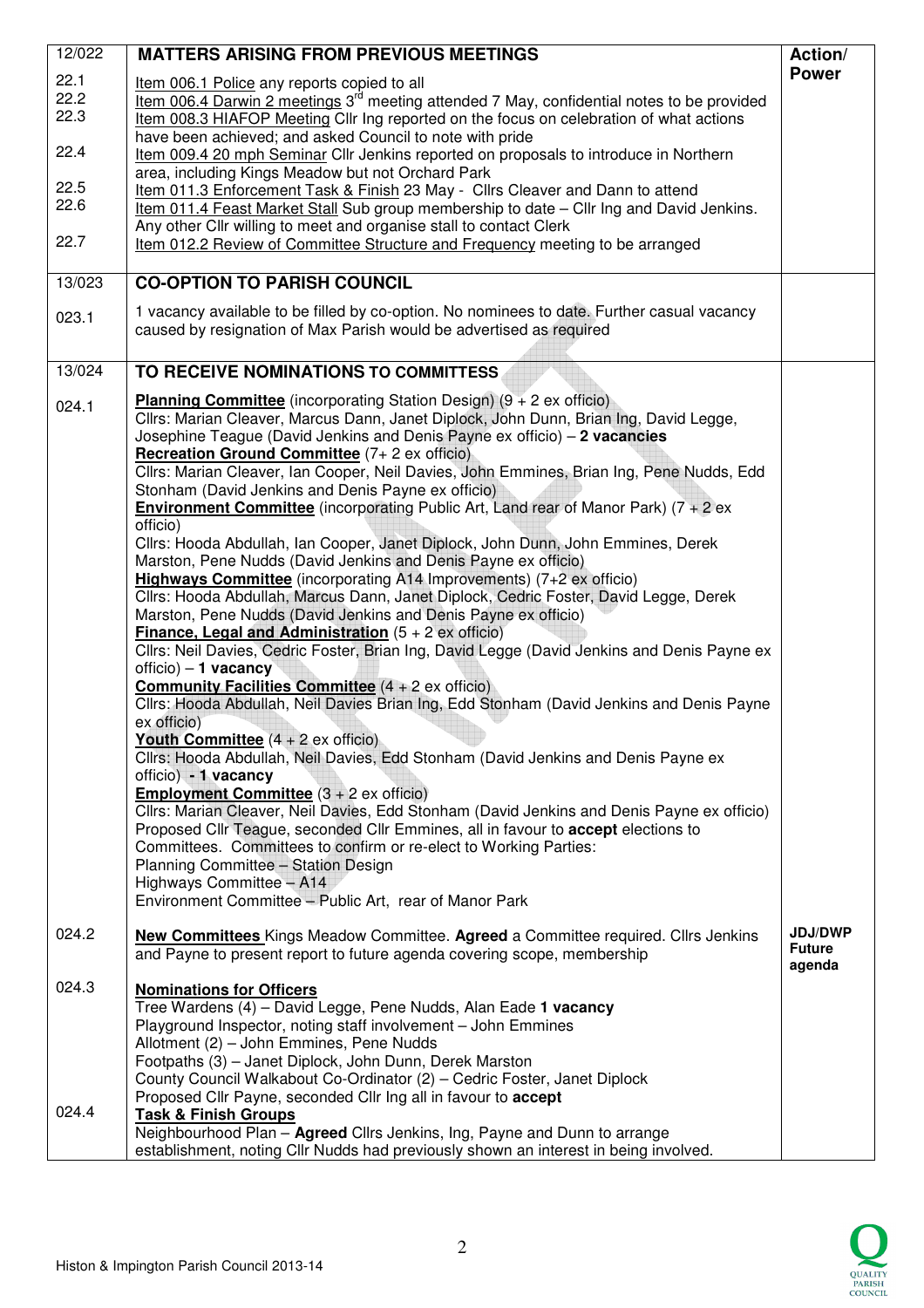| 024.5          | Eventual membership should ideally include no more than 2 Parish Council representatives<br><b>Confirm Appointments</b>                                                                | Action/<br><b>Power</b> |
|----------------|----------------------------------------------------------------------------------------------------------------------------------------------------------------------------------------|-------------------------|
|                | Proper Officer - Mrs A Young                                                                                                                                                           |                         |
|                | Responsible Financial Officer - Mrs A Young<br>Internal Auditor - Mr Gerry Whitfield                                                                                                   |                         |
|                | All in favour to confirm appointments                                                                                                                                                  |                         |
| 13/025         | TO NOTE 4 YEAR REPRESENTATION ON OR WORK WITH EXTERNAL                                                                                                                                 |                         |
|                | <b>BODIES</b>                                                                                                                                                                          |                         |
| 025.1          | Older Persons Co-Ordinator - HICOM sub Group - Max Parish                                                                                                                              |                         |
|                | HIAFOP (Older Persons) - Cllrs N S Davies                                                                                                                                              |                         |
|                | Village Warden Scheme Link Group - Cllr H S Abdullah<br>Police Panel - Cllr J Emmines, J Teague                                                                                        |                         |
|                | Trustee to Poorsland Charity (3) - Cllrs Cleaver, Ing and Max Parish                                                                                                                   |                         |
|                | CAPALC - Cllr D Payne<br>Waste Management - Cllr B Ing                                                                                                                                 |                         |
|                | <b>IVC Liaison - Cllr Stonham</b>                                                                                                                                                      |                         |
|                | Health & Safety Officers - Cllr John Emmines, Geoff Payne                                                                                                                              |                         |
|                | Agreed to accept offer from Max Parish to continue as Parish Council representative for                                                                                                |                         |
|                | both Poorsland Trustee and HICOM sub-group                                                                                                                                             |                         |
| 13/026         | <b>TO RECEIVE REPORTS</b>                                                                                                                                                              |                         |
| 026.1          | Annual Report from Histon & Impington Parish Council Committees (Appendix 1) Accepted.<br>Copies to be left at Library and other central village points, and to be uploaded to website |                         |
| 026.2          | County Council monthly report from Cty Cllr Jenkins provided to all and accepted covering:                                                                                             |                         |
|                | Economy, Transport and Environmental Services; Children and Young People's Services;<br>Local Issues; Forthcoming meeting and events; Major changes in Highways.                       |                         |
|                | County Council Annual Report from Cty Cllr Jenkins provided to all and accepted covering:                                                                                              |                         |
|                | Highways; Guided Bus; StAC; Adult Social Care; Cyclists; A14 Improvements; Northstowe;<br>High Speed Broadband; Histon Infant School. Additional discussion on County Council Land.    |                         |
|                | Cty Councillors requested to advise Parish Council of any future change of policy on County                                                                                            |                         |
|                | Council owned land. Cty Cllr Jenkins advised he and newly elected Cty Cllr Mason had met<br>to confirm arrangements for working together on representing parishes, including monthly   |                         |
|                | reports from Cty Cllr Jenkins incorporating input from Cllr Mason. County Council meeting                                                                                              |                         |
|                | due 21 May 2013 to pick new leader<br>District Council Monthly Report accepted from Cllr Stonham covering: Full Council 25 <sup>th</sup> April;                                        |                         |
|                | LDF Workshops; Orchard Park & Darwin Green 2(NIAB); Community Chest Grants.                                                                                                            |                         |
|                | Additional discussion on: LDF/Green Belt Land release Policy. Noted 1,000 houses<br>published as required across all SCDC villages, Dist Cllrs requested to ensure policy for          |                         |
|                | essential release of land employed for building in Histon & Impington. LDF Workshops Cllr                                                                                              |                         |
|                | Davies confirmed his attendance. Announcement on housing and recreation allocation<br>proposals due 3 June 2013. Community Sports Centre noted press releases regarding non-           |                         |
|                | inclusion in proposals. Dist Cllr Davies urged to remain vigilant on any approaches for                                                                                                |                         |
| 026.3          | reversal of decision<br>Clerks Report (Appendix 2 Pg.1 & 2) Noted Cllr Abdullah attended IVC Parents Forum. No                                                                         |                         |
|                | decision as yet on change to school hours pending changes to school bus contract. Parish                                                                                               |                         |
|                | Councils concern over Traffic Regulation Orders not properly acknowledged. Issues had<br>been raised regarding crossing timings at junction Impington Lane/B1049. Newsletter due to    |                         |
| 026.4          | print within following week                                                                                                                                                            |                         |
| 026.5          | Drainage Task & Finish Group Deferred to June agenda, written report received<br>Other Committee Chairman/Officer Reports none received                                                | June<br>agenda          |
| 13/027         | TO ACCEPT Committee Reports and to deal with Matters Arising                                                                                                                           |                         |
| 027.1          | Planning Committee draft minutes 23 April and 7 May provided to all and accepted. Next                                                                                                 |                         |
| 027.2          | meeting due 28 May, 11 June.<br>Recreation Ground Committee deferred to next agenda, draft minutes unavailable                                                                         |                         |
| 027.3<br>027.4 | Community Facilities Committee deferred to next agenda, draft minutes unavailable                                                                                                      | June<br>agenda          |
| 027.5          | Youth Committee deferred to next agenda, draft minutes unavailable<br><b>Employment Committee</b> deferred to next agenda, draft minutes unavailable                                   |                         |
|                |                                                                                                                                                                                        |                         |

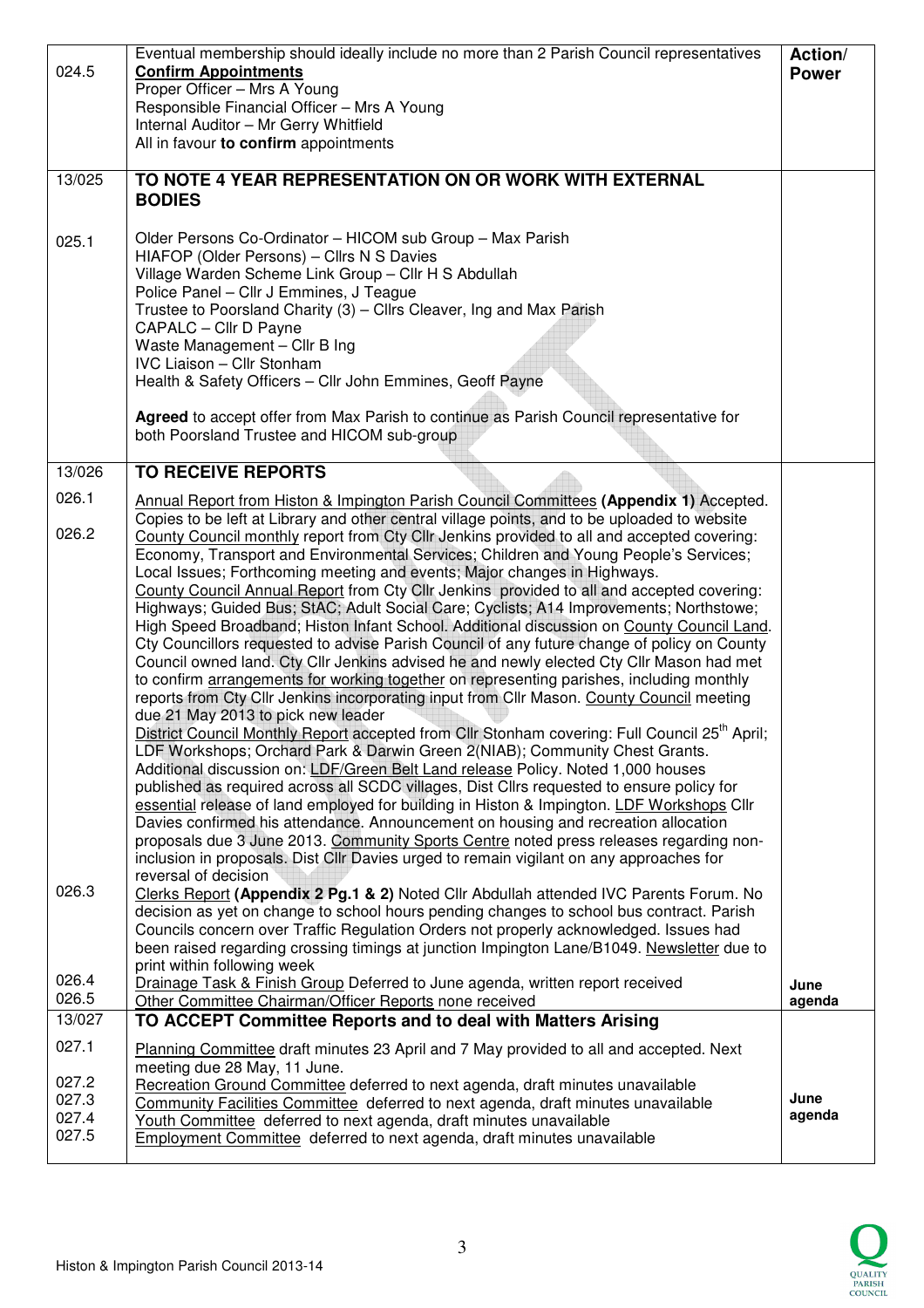| 13/028 | <b>TO RECEIVE Finance &amp; Administration Committee</b>                                                                                               | Action/        |
|--------|--------------------------------------------------------------------------------------------------------------------------------------------------------|----------------|
| 028.1  | Payments under Delegated Approval noted retrospective accounts for Parish Council and                                                                  | <b>Power</b>   |
| 028.2  | Recreation Ground accounts (Appendix 2 Pg.3)<br>Approve payments of outstanding accounts due (Appendix2 Pg.3) Cllr Payne declared                      |                |
|        | interest (expenses claim) and left the room. Proposed Cllr Davies, seconded Cllr Cleaver all                                                           |                |
| 028.3  | in favour to approve                                                                                                                                   |                |
| 028.4  | Approve Paid in and Correspondence (Appendix 2 Pg.3) Noted<br>To Accept Budget for 2013-14 (Appendix 3) Proposed Cllr Davies, seconded Cllr Ing all    |                |
|        | accepted. Agreed Youth budgets to be amended for all 7% to be taken from Ad Hoc item,                                                                  |                |
|        | to aid management by Youth Committee                                                                                                                   |                |
| 028.5  | Code of Conduct adoption of revised code. Deferred to June meeting for explanation of<br>changes                                                       | June<br>agenda |
| 028.6  | <b>Expenses Claim Policy as discussed at April meeting. Proposed Cllr Ing, seconded Cllr</b>                                                           |                |
|        | Teague all in favour to adopt (Appendix 4)                                                                                                             |                |
| 028.7  | Delegation Policies for Clerks adoption of revised policies. Proposed Davies, seconded Cllr<br>Stonham all in favour to adopt (Appendix 5)             |                |
| 028.8  | To agree to request for change of signatories for future Section 106 agreements - Chairman                                                             |                |
|        | and Vice Chairman. Proposed Cllr Ing, Seconded Cllr Stonham all in favour to request                                                                   |                |
|        | SCDC accept Chairman and Vice Chairman as agreed signatories. If nor possible, Cllrs<br>Jenkins and Payne to be personally confirmed                   |                |
|        |                                                                                                                                                        |                |
| 13/029 | <b>TO RECEIVE Recent Correspondence</b>                                                                                                                |                |
| 029.1  | Circulation File available – information on Personal Assistant Register (Cambs County                                                                  |                |
| 029.2  | Council); IVC Imprint Magazine; MAGPAS newsletter; Clerks & Council Direct                                                                             |                |
|        | Other Correspondence Copy letter from ex-Chairman Max Parish to Sue Gymer following<br>her 4 year term as Cty Cllr for Histon, Impington and Cottenham |                |
|        |                                                                                                                                                        |                |
| 13/030 | Chairman's Retirement - see "In Committee"                                                                                                             |                |
| 030.1  | Under Standing Order 1c) and due to the special nature of the business to be transacted, the                                                           |                |
|        | public shall be excluded from this item                                                                                                                |                |
| 13/031 | <b>MATTERS FOR NEXT AGENDA</b>                                                                                                                         |                |
|        |                                                                                                                                                        |                |
|        | None raised                                                                                                                                            |                |
| 12/032 | <b>Date of Next Meeting</b>                                                                                                                            |                |
|        | Next Full Council: Histon & Impington Parish Council 7.30pm Monday 17 June 2013 -                                                                      |                |
|        | Recreation Centre, Recreation Ground, New Road, Impington                                                                                              |                |
|        | This part of meeting closed at 9.30 p.m.                                                                                                               |                |
|        |                                                                                                                                                        |                |
|        |                                                                                                                                                        |                |
|        |                                                                                                                                                        |                |
|        |                                                                                                                                                        |                |
|        |                                                                                                                                                        |                |